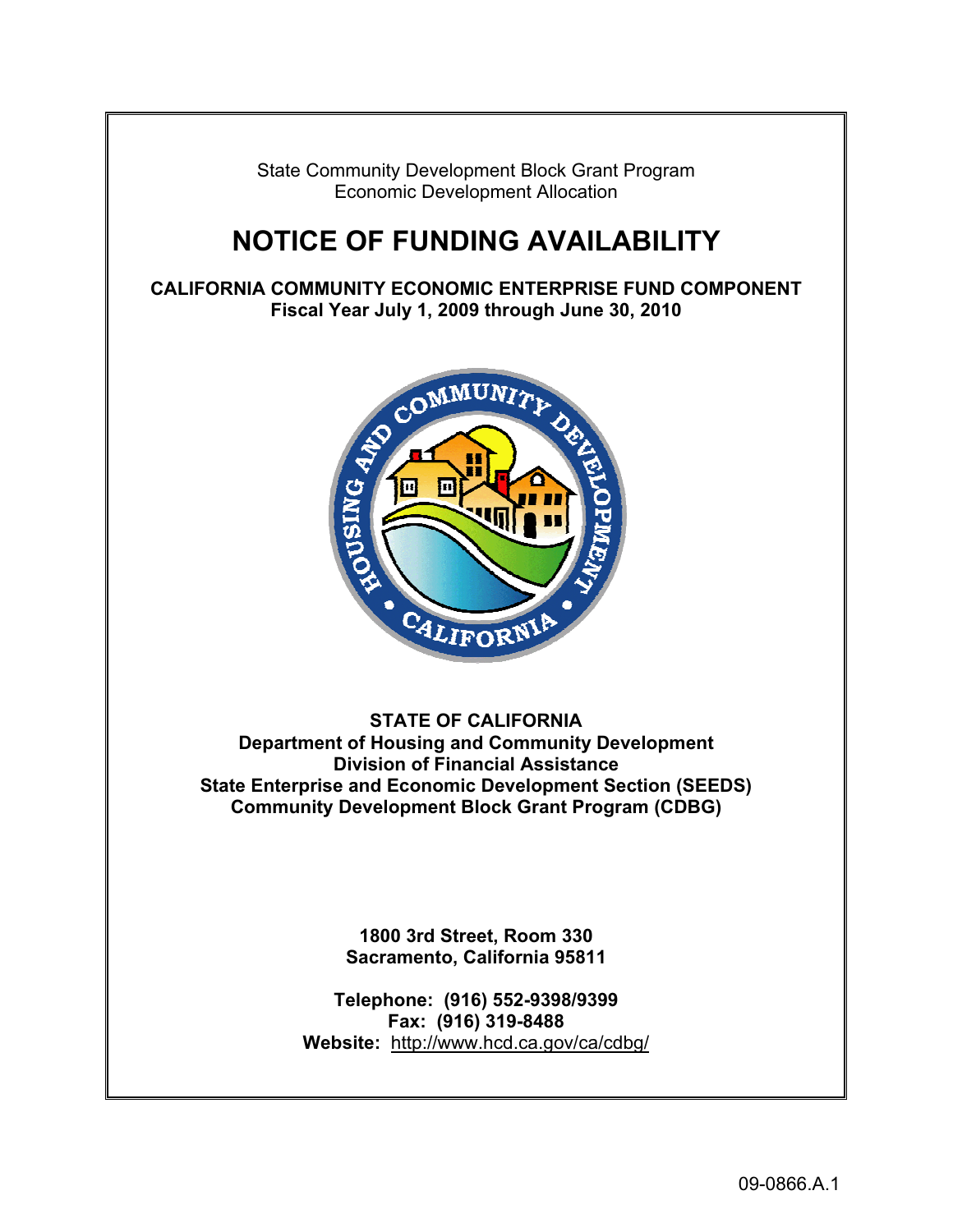#### **BLANK PAGE**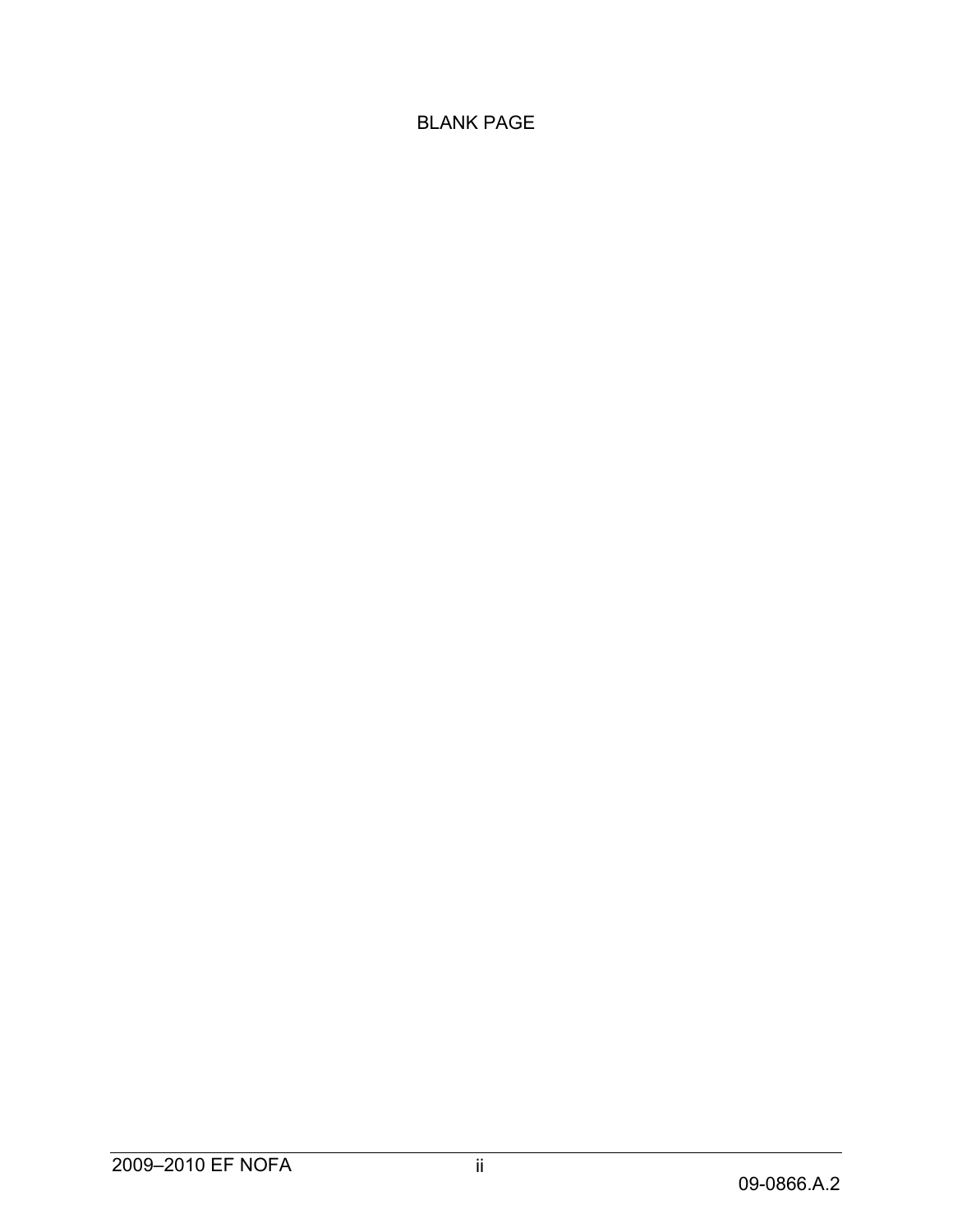#### **STATE OF CALIFORNIA**

#### **ARNOLD SCHWARZENEGGER, GOVERNOR**

#### BUSINESS, TRANSPORTATION AND HOUSING AGENCY

#### **DALE BONNER, SECRETARY**

## DEPARTMENT OF HOUSING AND COMMUNITY DEVELOPMENT

## **LYNN L. JACOBS, DIRECTOR**

Division of Financial Assistance

## **Chris Westlake, Deputy Director**

State Enterprise and Economic Development Section

## **Frank Luera, Section Chief**

State Community Development Block Grant Program

Economic Development Allocation

## **Mimi Bettencourt, Program Manager**

MeLisa Adams, Program Administrative Assistant

Program Staff

Jim Miwa John Almanza Jon Diedesch Patrick Talbott Robert Lim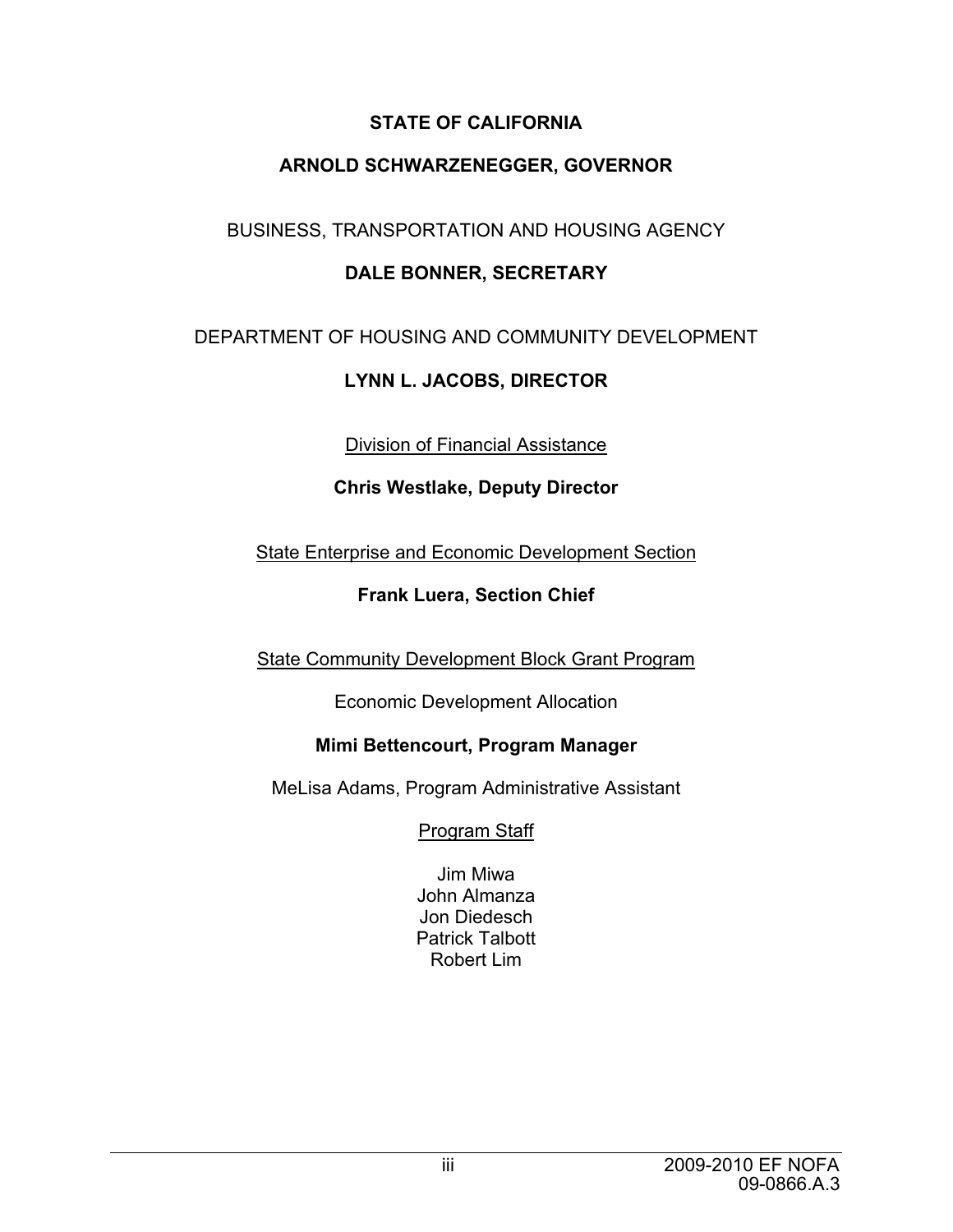**Blank Page**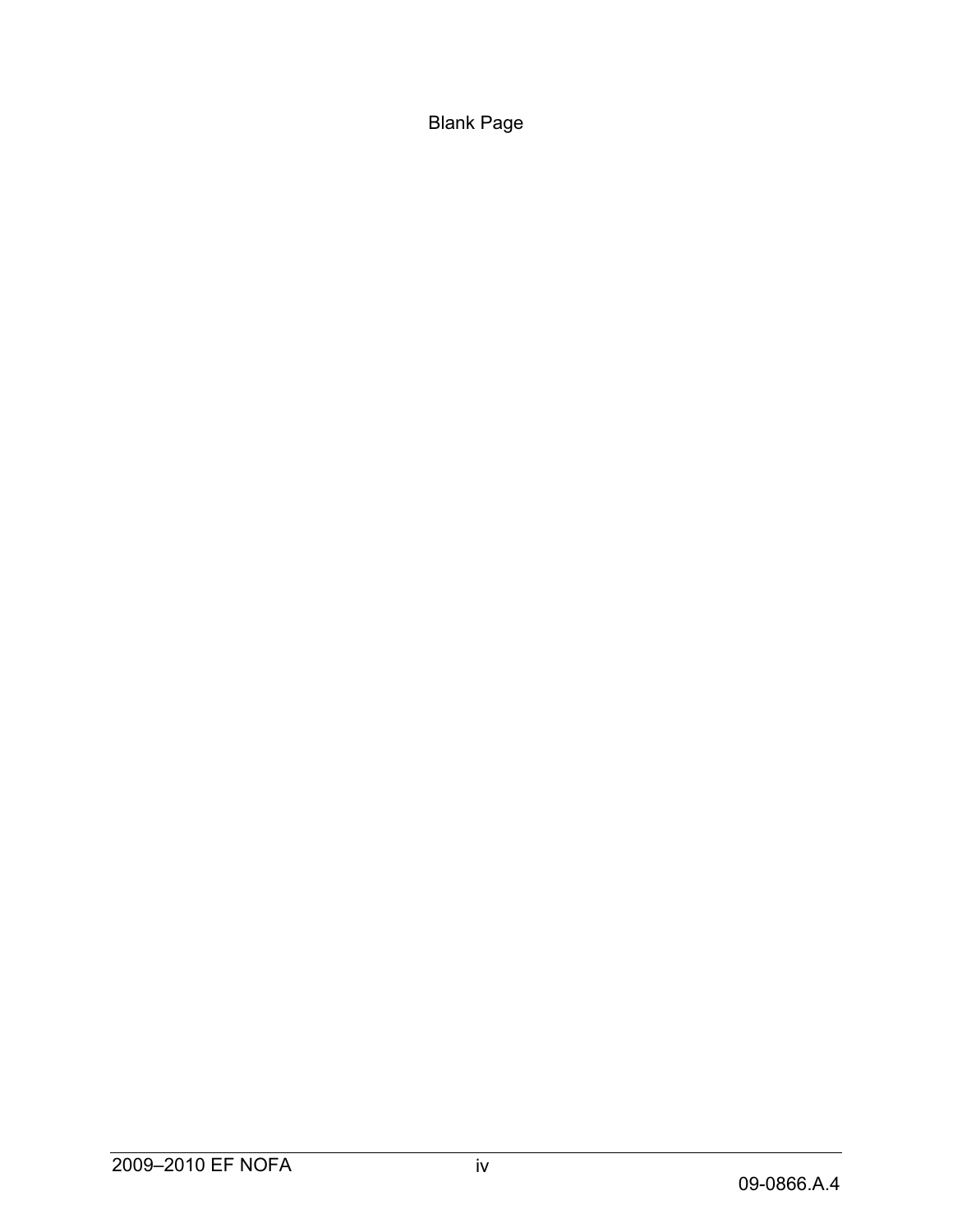## **TABLE OF CONTENTS**

| <b>SECTION 1</b>                                     |     |                                                                                                                          |                |
|------------------------------------------------------|-----|--------------------------------------------------------------------------------------------------------------------------|----------------|
|                                                      | 1.1 | Notice of Funding Availability (NOFA)                                                                                    | 1              |
|                                                      | 1.2 | <b>Important Information for All Applicants</b>                                                                          | 3              |
|                                                      | 1.3 | <b>Application Review Process</b>                                                                                        | 6              |
| <b>SECTION 2</b>                                     |     |                                                                                                                          |                |
|                                                      | 2.1 | <b>Eligible Applicants</b>                                                                                               | $\overline{7}$ |
|                                                      | 2.2 | <b>Eligible Activities</b>                                                                                               | $\overline{7}$ |
|                                                      | 2.3 | <b>Program Requirements</b>                                                                                              | 8              |
| <b>SECTION 3</b>                                     |     |                                                                                                                          |                |
|                                                      | 3.1 | Application Evaluation, Criteria and Point Scoring                                                                       | 11             |
|                                                      | 3.2 | <b>General Administration Costs</b>                                                                                      | 11             |
|                                                      | 3.3 | <b>Public Hearings</b>                                                                                                   | 11             |
|                                                      | 3.4 | <b>Statement of Assurances</b>                                                                                           | 12             |
|                                                      | 3.5 | <b>Public Records Act</b>                                                                                                | 12             |
| <b>APPENDICES</b>                                    |     |                                                                                                                          | 13             |
|                                                      |     | Appendix A. State CDBG Economic Development Contact Information                                                          | 15             |
|                                                      |     | Appendix B. Eligible Jurisdictions with Poverty Data, CDBG Economic<br>Development Representatives and Telephone Numbers | 17             |
|                                                      |     | Appendix C. Public Hearings Requirement                                                                                  | 23             |
| Request Form for Enterprise Fund Application Package |     |                                                                                                                          | 33             |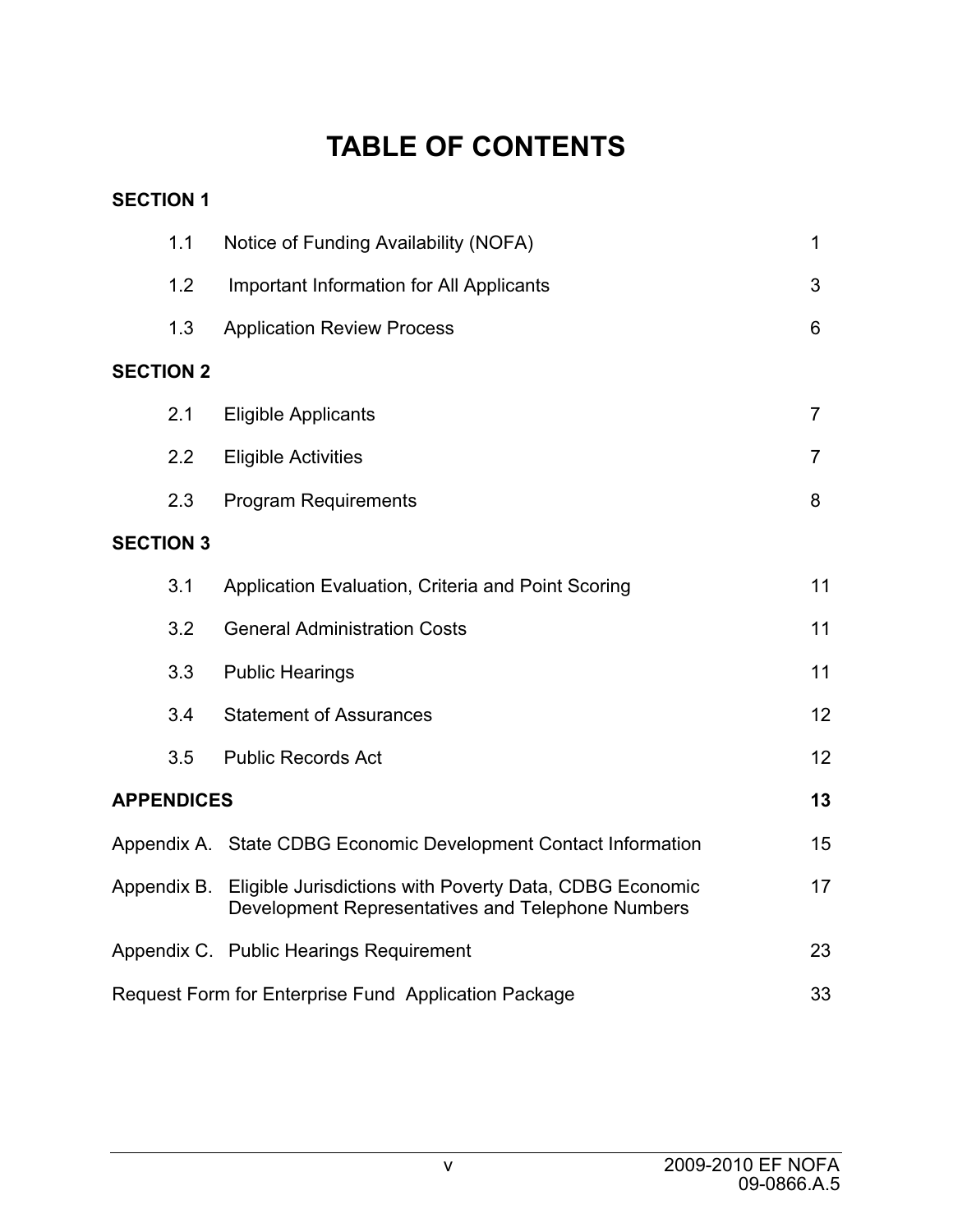**Blank Page**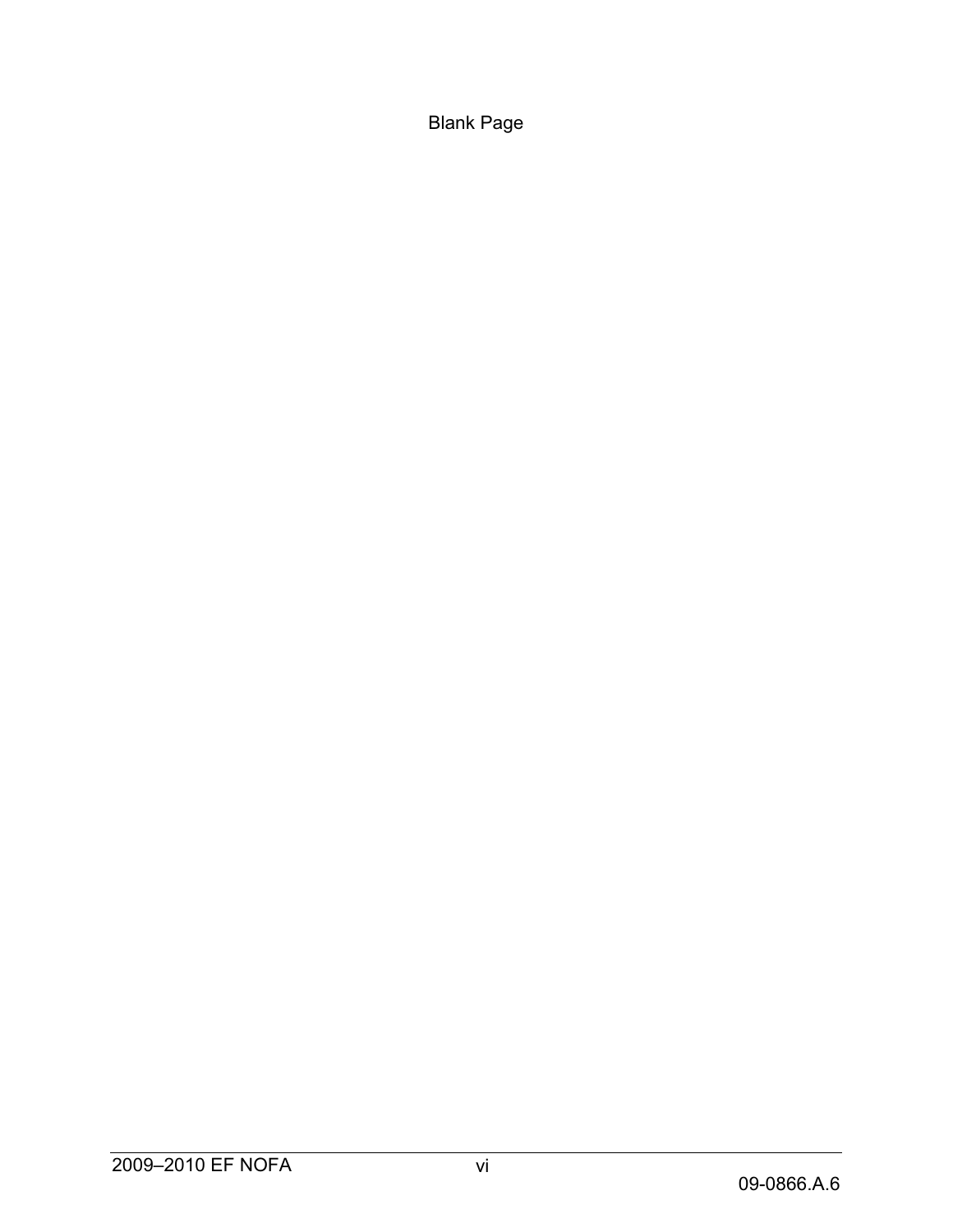# **SECTION 1**

## **1.1 NOTICE OF FUNDING AVAILABILITY (NOFA)**

The Department of Housing and Community Development (Department) announces the availability of approximately **\$2.8 million** in State Community Development Block Grant (CDBG) funding. Eligible CDBG jurisdictions may submit an application for a maximum grant of **\$300,000** from the 2009-2010 California Community Economic Enterprise Fund (Enterprise Fund) Component of the Economic Development Allocation.

Please contact your State Economic Development Representative (see Appendix A) if you have any questions about the NOFA. You may also contact MeLisa Adams, Program Administrative Assistant at (916) 552-9362 or visit the State Enterprise and Economic Development Section (SEEDS) website at http://www.hcd.ca.gov/fa/cdbg for additional information.

**NOTE:** *The Department reserves the right, at its sole discretion, to suspend or amend the provisions of this NOFA. If such action occurs, the Department will notify all interested parties.*

#### **Authorizing Legislation and Regulations**

The CDBG Program is authorized by the Housing and Community Development Act of 1974 as amended, and Subpart I of the Federal Community Development Block Grant Regulations. The requirements of the State Program are found in the State CDBG Regulations, Title 25 of the California Code of Regulations, Section 7050, et seq.

#### **Application Key Dates**

NOFA Release June 12, 2009 Application Release June 12, 2009 **Final Filing Date August 21, 2009** Housing Element Compliance Deadline October 28, 2009 Award Announcement November 9, 2009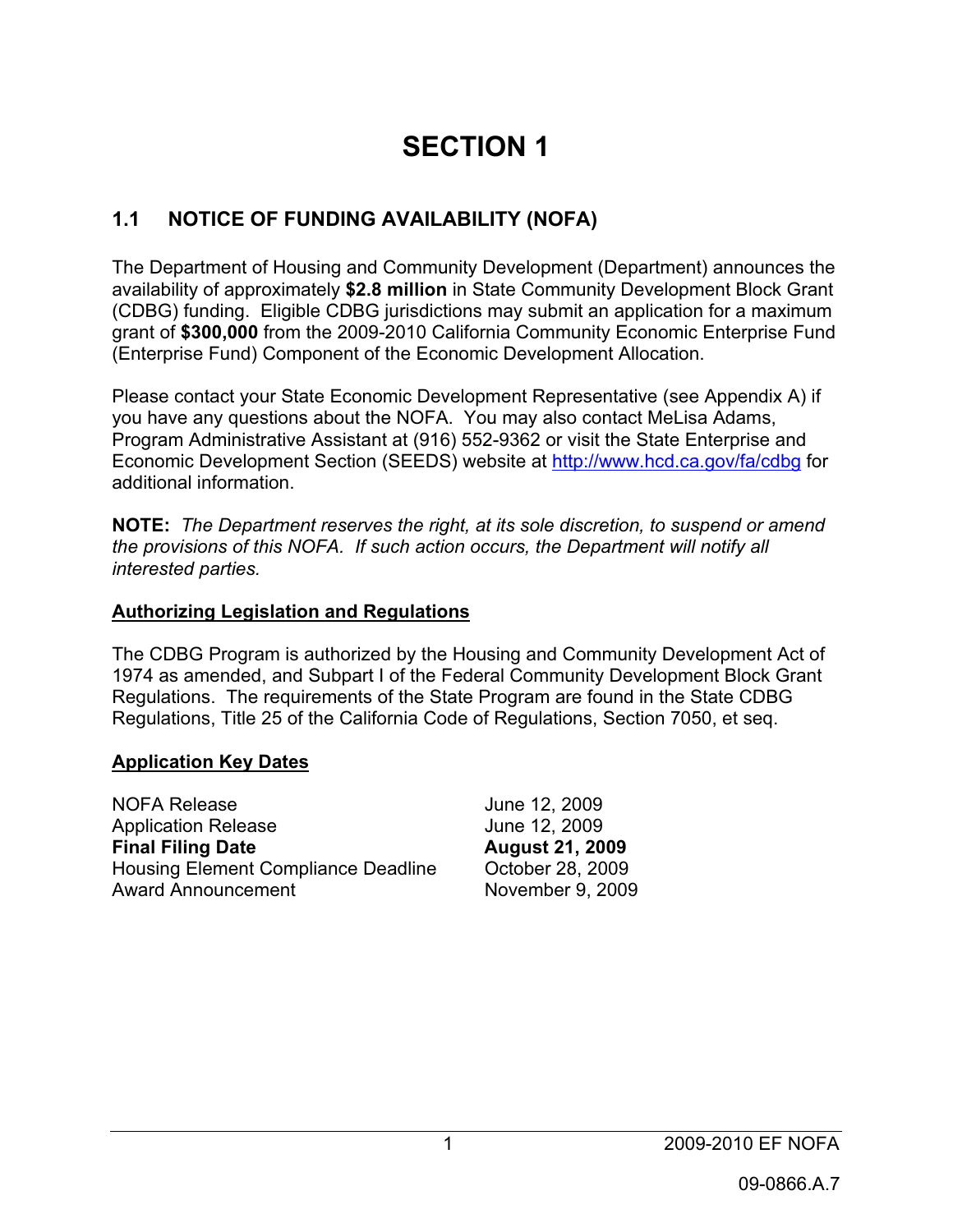**Response to this NOFA is due no later than 5:00 p.m. on August 21, 2009. Postmarks will not be accepted**. Applications received after the deadline submission will not be accepted. Response to this NOFA and required copies must be submitted by mail or personal delivery to the following address:

State Community Development Block Grant Program California Department of Housing and Community Development 1800 Third Street, Room 330, Sacramento, CA 95811 Attn: 2009-2010 Enterprise Fund Application

Note: Any documentation submitted that has been marked "Confidential" or "proprietary will not be accepted. All documents submitted in response to the NOFA will become the property of the Department and will be regarded as public record under California Public Records Act under Government Code Section 6250 st. seq., and subject to review or release to the public.

Please call (916) 552-9362 to have the Program Administrative Assistant accept your application if you are hand delivering your application to HCD.

#### **Number of Copies**

The Applicant will submit one (1) original and two (2) copies. Each original and copy should be placed in a three-ringed binder and index tabs must separate all sections in the application. **All pages in the Application must be numbered**.

#### **Enterprise Fund Application Information**

Enterprise Fund applications can be obtained in the following ways:

- 1. Contact your State Economic Development Representative (see Appendix B).
- 2. Contact the Program Administrative Assistant at (916) 552-9363 or via e-mail at madams@hcd.ca.gov.
- 3. Download an electronic version of the application via the HCD website at http://www.hcd.ca.gov/fa/cdbg/funds/.

The Enterprise Fund NOFA, and Application and Supplemental Information contain all the required instructions, information and forms to complete an application for submission by the applicant.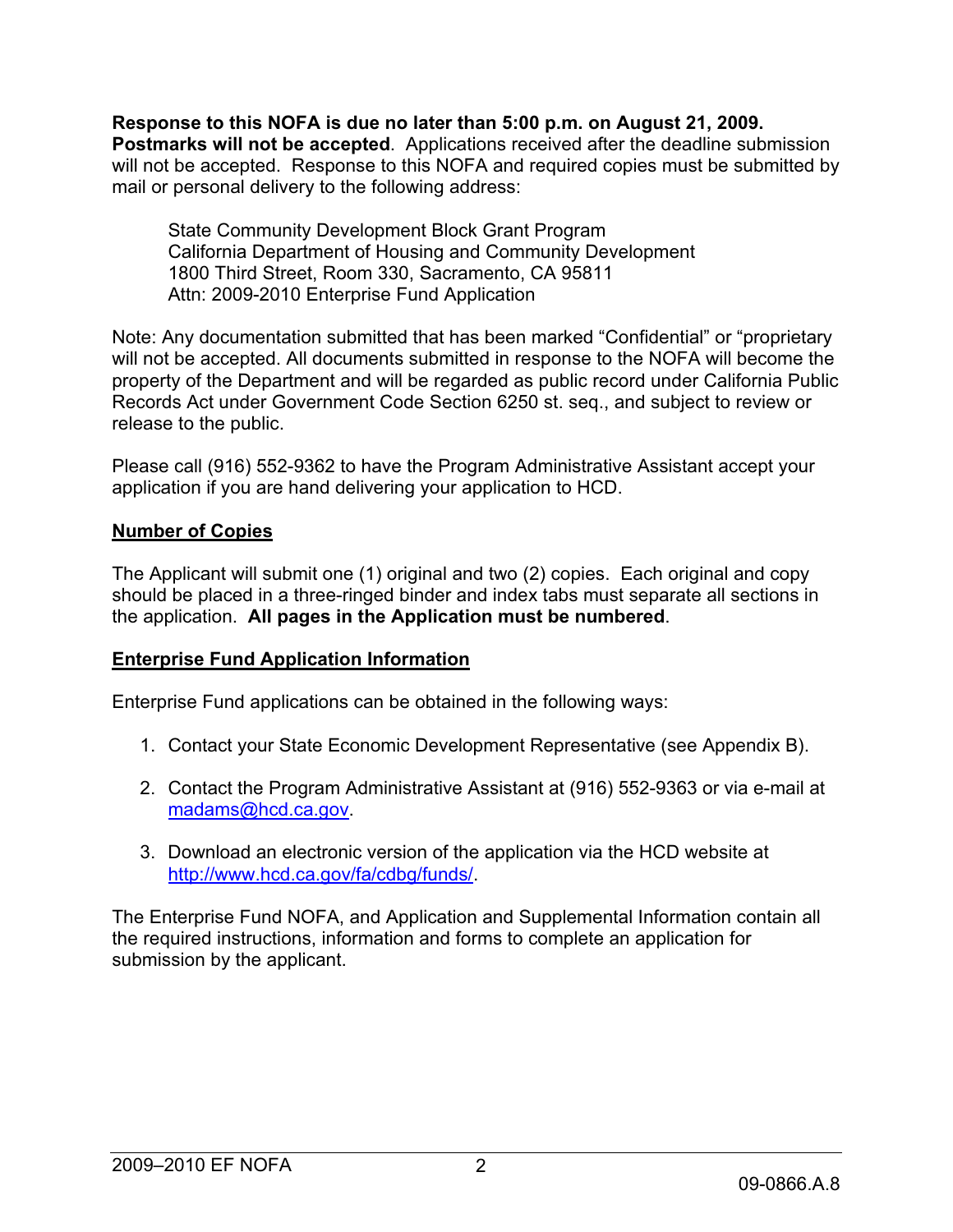#### **Enterprise Fund Application Workshops**

The Department may conduct information workshops starting in late June 2009 at several locations throughout the State. Applicants will be notified about workshop dates, times, and locations via the HCD website and e-mail. If you want to be placed on, or are unsure whether you are on, the CDBG mail list, please contact your Economic Development Representative or the Program Administrative Assistant.

These workshops will be held after the release of the NOFA. Each workshop will include a presentation covering application preparation and staff will be present to answer questions. Prior to attending an Enterprise Fund Application Workshop, eligible applicants should review this NOFA and the application materials. Applicants are advised to bring these materials to the workshop.

## **Uses of Funds**

Under the Enterprise Fund Component, CDBG grants are competitively awarded to jurisdictions. Jurisdictions may use the funds to support the following programs:

- 1. Business Assistance Loans
- 2. Microenterprise Technical Assistance and Loans

Activities that are eligible for funding are listed in Section 2 under Eligible Activities on page 5. The Department reserves grant funds for use by the grantees with individual funding decisions being made by the jurisdictions consistent with their application and CDBG program guidelines. Individual project funding decisions are made by the jurisdiction.

## **1.2 IMPORTANT INFORMATION FOR ALL APPLICANTS TO READ**

Applicants should carefully read the following information regarding CDBG program guidelines and requirements that may affect your application:

- 1. Maximum award limits under both the Economic Development and General/Native American components will be determined on a yearly basis and announced in each year's NOFA. The 2009-2010 Enterprise Fund has set a maximum award limit of \$300,000 per application.
- 2. Eligible applicants are CDBG jurisdictions (see Appendix B) who have not been notified by the State CDBG Program that they are ineligible to participate or are being "held-out" due to performance findings that have not been cleared/resolved by the jurisdiction for the year 2009. Jurisdictions should contact their CDBG Economic Development Representative if there are any questions regarding your eligibility or "hold-out" status.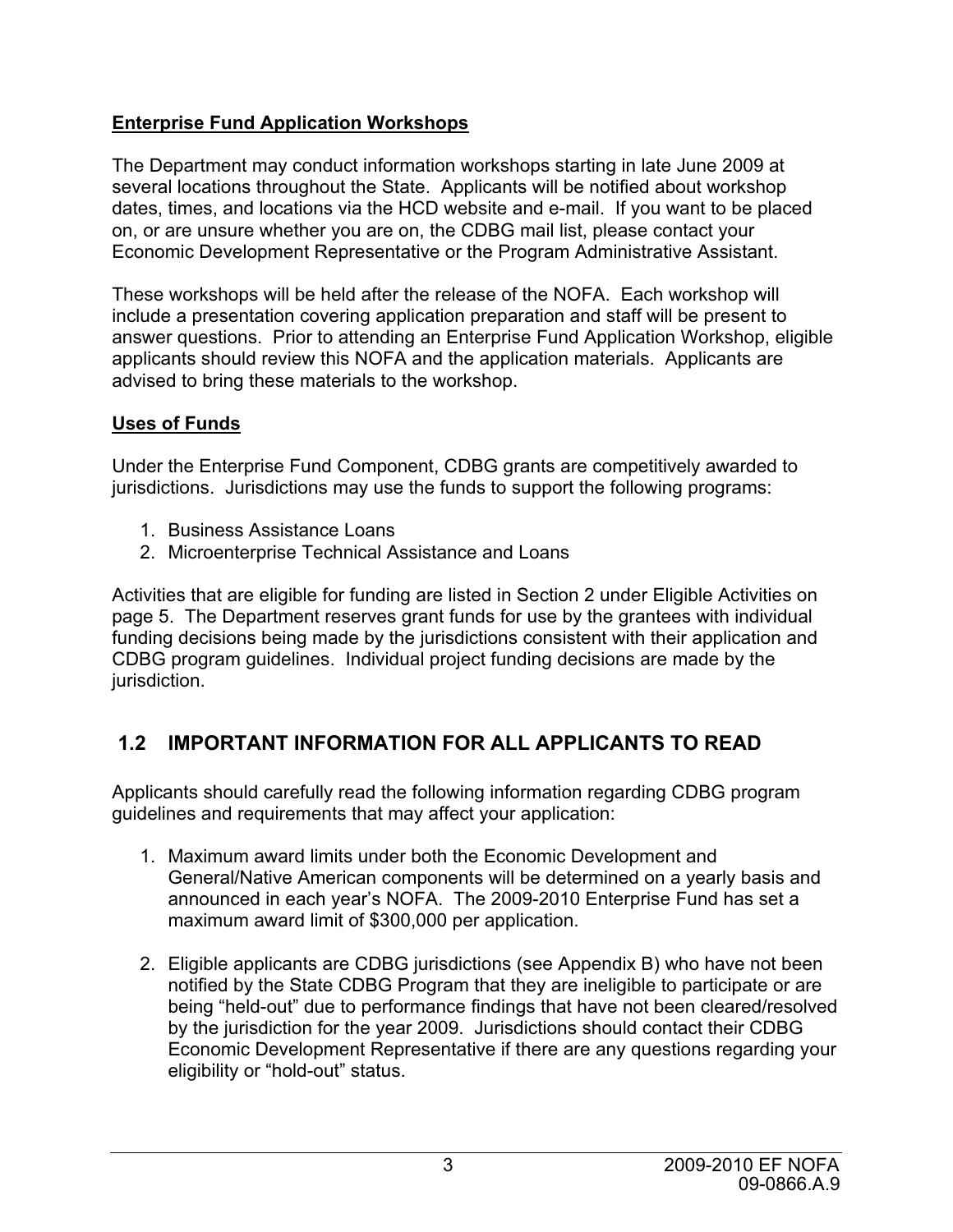3. Applicants may use CDBG funds to create a Façade Improvement Program under their Microenterprise Assistance Program. The purpose of the Façade Improvement Program is to allow eligible microenterprise businesses to use CDBG funds to improve the appearance of the exterior façade where the business is located. The goal of the resulting building façade improvements is to create a positive downtown business environment.

Under this program a microenterprise business, with the consent of the property owner, may borrow CDBG funds to make exterior improvements to that part of a commercial building where the primary entrance to the business is located. Examples of exterior improvements that are eligible under this program include the following: painting the exterior façade, replacement/refurbishing of doors, windows, decorative stone, awnings, signage, and lighting. CDBG funds may not be used for improvements to the interior of the business or improvements to landscaping, sidewalks, or walkways. Also, improvements that fall under the American with Disabilities Act (ADA) is not an eligible use of funds. CDBG jurisdictions are responsible for developing guidelines defining what types of exterior façade improvements are eligible for funding and should contact the State CDBG Representative for questions.

Applicants who wish to conduct a Façade Improvement Program will need to update their Microenterprise Program Guidelines and include a copy of the updated guidelines in their 2009-2010 Enterprise Fund Application. Applicants shall provide a description of the Façade Improvement Program that includes the program's structure, management and staffing; public noticing and reporting requirements; procedures for approving, documenting, closing, and servicing a façade loan transaction; and procedures for establishing and maintaining files for recordkeeping.

4. All applicants are required to submit a current local economic development plan (Plan) that will be used to evaluate, and rate and rank each applicant's application. A Plan must have been locally adopted and is considered current if it is not older than 5 years old.

If a Plan is 5 years or older, the applicant must submit the most current Plan as well as a detailed narrative. The narrative must address (1) the specific need for CDBG funding that includes a description quantifying the current local economic conditions necessitating CDBG funds, and (2) quantify how CDBG funds will be used to support local economic development programs leading to the creation and/or expansion of businesses and jobs in the community.

5. Microenterprise Assistance Programs may only assist Targeted Income Group (TIG) clients with CDBG funds.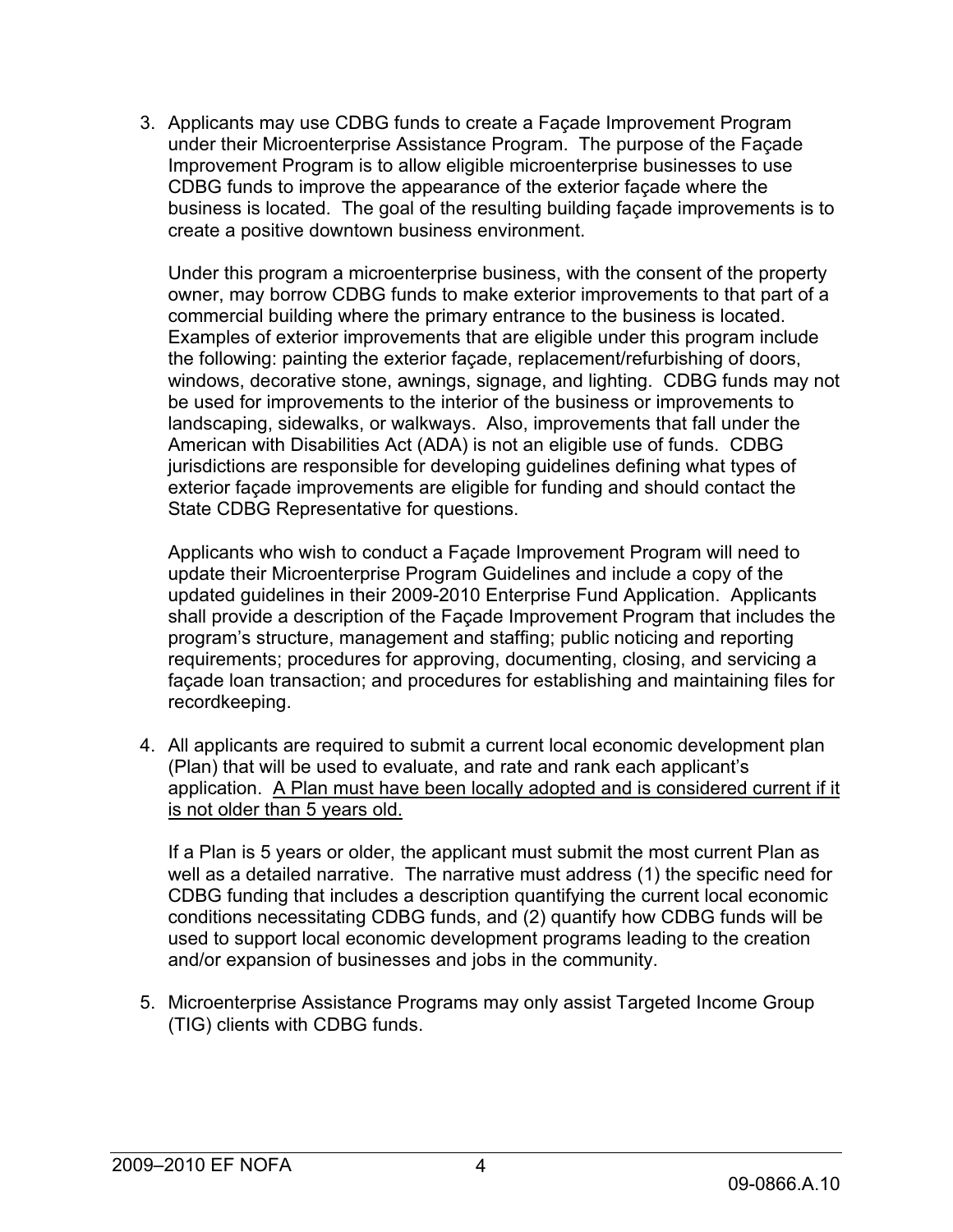- 6. Jurisdictions must submit all business loans including microenterprise loans to the State for approval before funds may be disbursed by the jurisdiction. Jurisdictions making loans from a Program Income Revolving Loan Account must also submit their loans to the State for approval before funds may be disbursed.
- 7. Housing Element status will be confirmed with the Housing Policy Division. Jurisdictions not in compliance at that time will not be eligible to be awarded funds.
- 8. Under the Business Assistance activity, full back-up documentation of employee income is no longer required. Self Certifications are sufficient when prepared by the employee.
- 9. Each business provided assistance under the Business Assistance Activity must demonstrate that the assistance provided meets minimum federal public benefit standards. One job must be created or retained for every \$35,000 of CDBG assistance. "Gap financing" is no longer a requirement for business loans.
- 10. Applicants are subject to various HUD overlay requirements. These include but are not limited to: citizen participation, environmental review, and procurement of services. Please refer to the application and the most recent CDBG Grant Management Manual for information on national objectives and HUD overlay requirements.
- 11. To participate in any CDBG program, the Department will require that all applicants/jurisdictions confirm they are not on the Federal Debarred List. The easiest way to check if your organization is not on a Federal Debarred list is to follow the following steps:
	- Go to the epls website: www.epls.gov
	- On the left hand side of the screen, click on Multiple Names
	- A message about searching will pop up. Check the box and close out the window.
	- In CAPS, enter the jurisdiction name with the word "AND" in between "CITY". For example, for the City of Los Banos, you would enter, '**CITY AND LOS BANOS'.** (Note: do not type CITY OF LOS BANOS, but 'CITY AND LOS BANOS').
	- $\bullet$  Print out the message stating that "Your search returned no results" and include a printout in your application and in your CDBG file.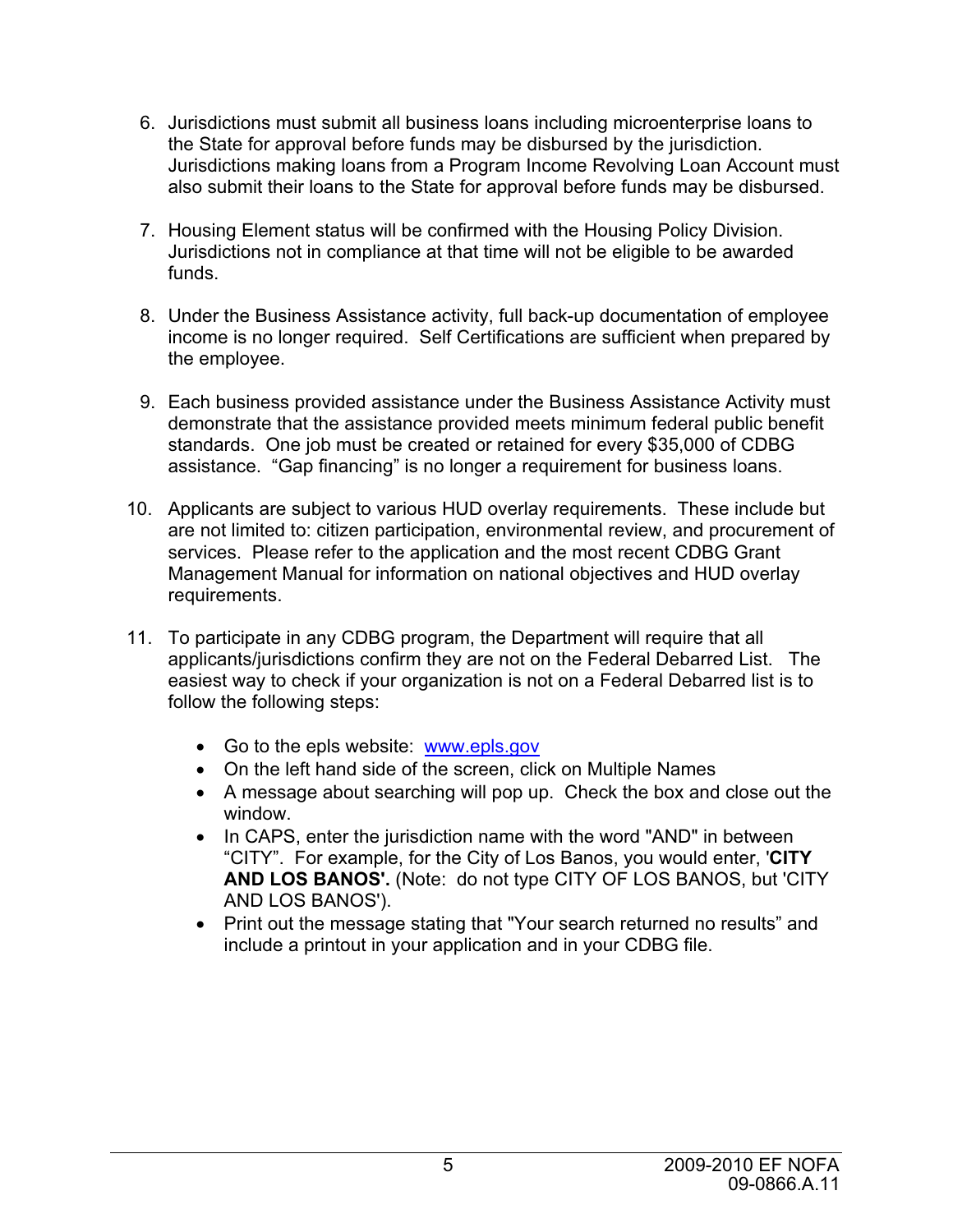- 12. The federal government now requires businesses and organizations to provide a Dun & Bradstreet (D&B) Data Universal Numbering System (DUNS) number as part of their grant applications and proposals. The easiest way to get a DUNS number is to follow the following steps:
	- HUD recommends using the telephone request line to obtain a DUNS number. The following are basic steps to begin this process beginning with a telephone call. The telephone call to obtain a DUNS number takes approximately five to ten minutes, and a DUNS number will be assigned at the conclusion of the phone call. To call D&B, use the toll-free number for federal grant applicants: 1-866-705-5711.
	- $\bullet$  For using the internet, jurisdiction's, businesses or organizations can register for a DUNS number at the D&B's website found at:

(https://eupdate.dnb.com/requestoptions.asp). While at this site, go to the "Get Starting, Get a D-U-N-S Number" column on the left-hand side of the webpage and enter entity name, City, and State, which will take you to a second webpage. On this second page, go to the bottom right-hand corner and choose "Get a DUNS Number – Price: NO CHARGE" to proceed.

#### **1.3 APPLICATION REVIEW PROCESS**

Each application will be first reviewed for "completeness" (Refer to Section 1 of the Application for a checklist of required items). In order for an application to be considered "complete", it must contain all the required information described in the application. Complete applications will then be "rated and ranked" according to the criteria described on page 11, Application Evaluation, Criteria and Scoring. Incomplete applications will not be rated or ranked and applicants will be informed with a written explanation of the deficiencies within 30 days.

#### **Award Decision**

The CDBG Program will submit its recommendation for funding to the Director of the Department based on the applications that were "rated and ranked". The Director's final funding decision is made approximately 80 days from the final application filing date.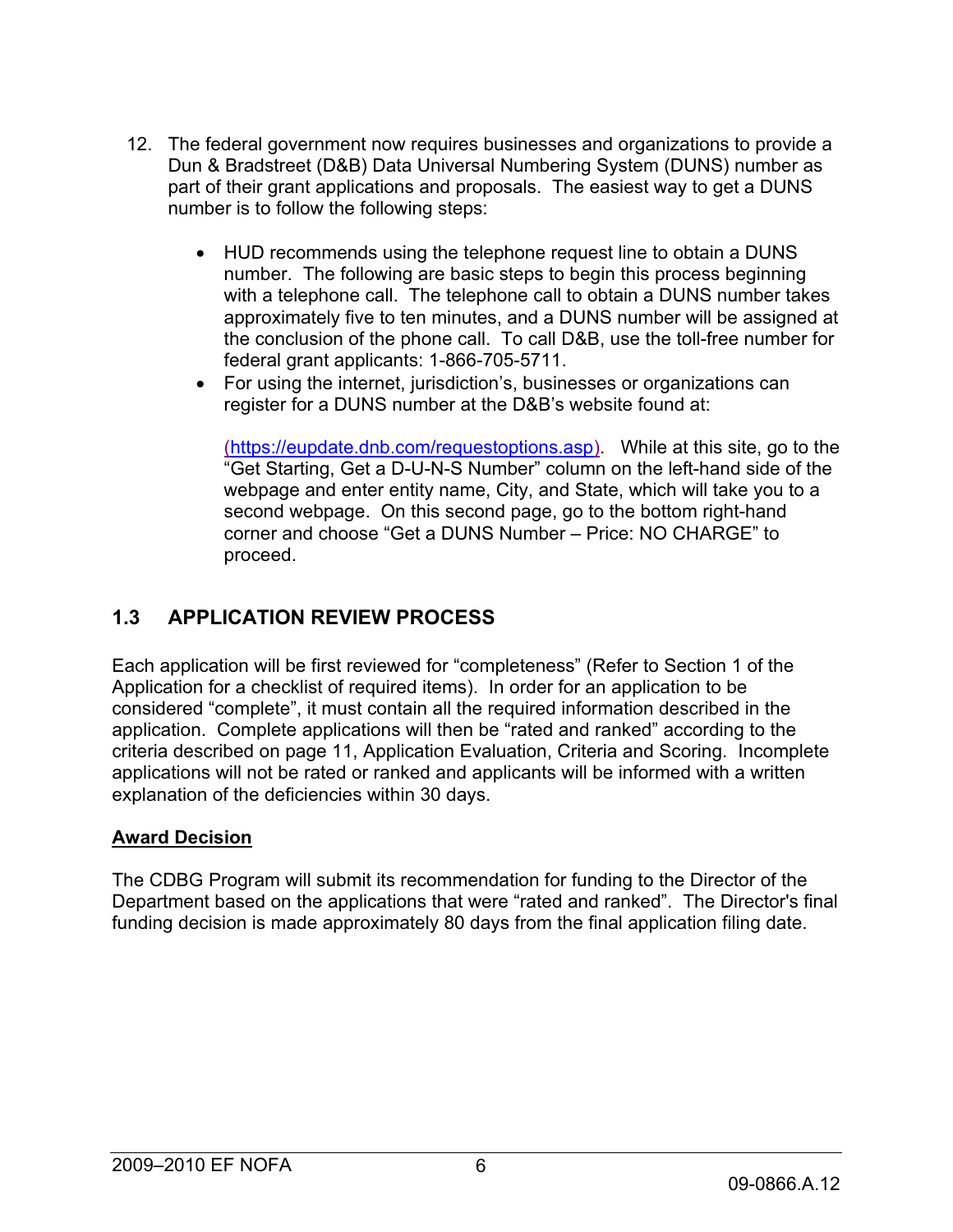#### **Awards Processing**

All applications that are to be funded will be processed through a standardized Grant Agreement (Agreement). The Agreement will contain information about the terms and special conditions of the award. Special conditions must be cleared within 90 days of the State's execution of the Agreement (stamped approval date). If special conditions are not met, the Department may terminate the Agreement.

Applicants are not permitted to incur any grant-related costs prior to the approval date stamped on the Agreement or without the Department's written approval. Information about processing times and authorization requirements will be provided at the time the Agreement is sent to the grantee.